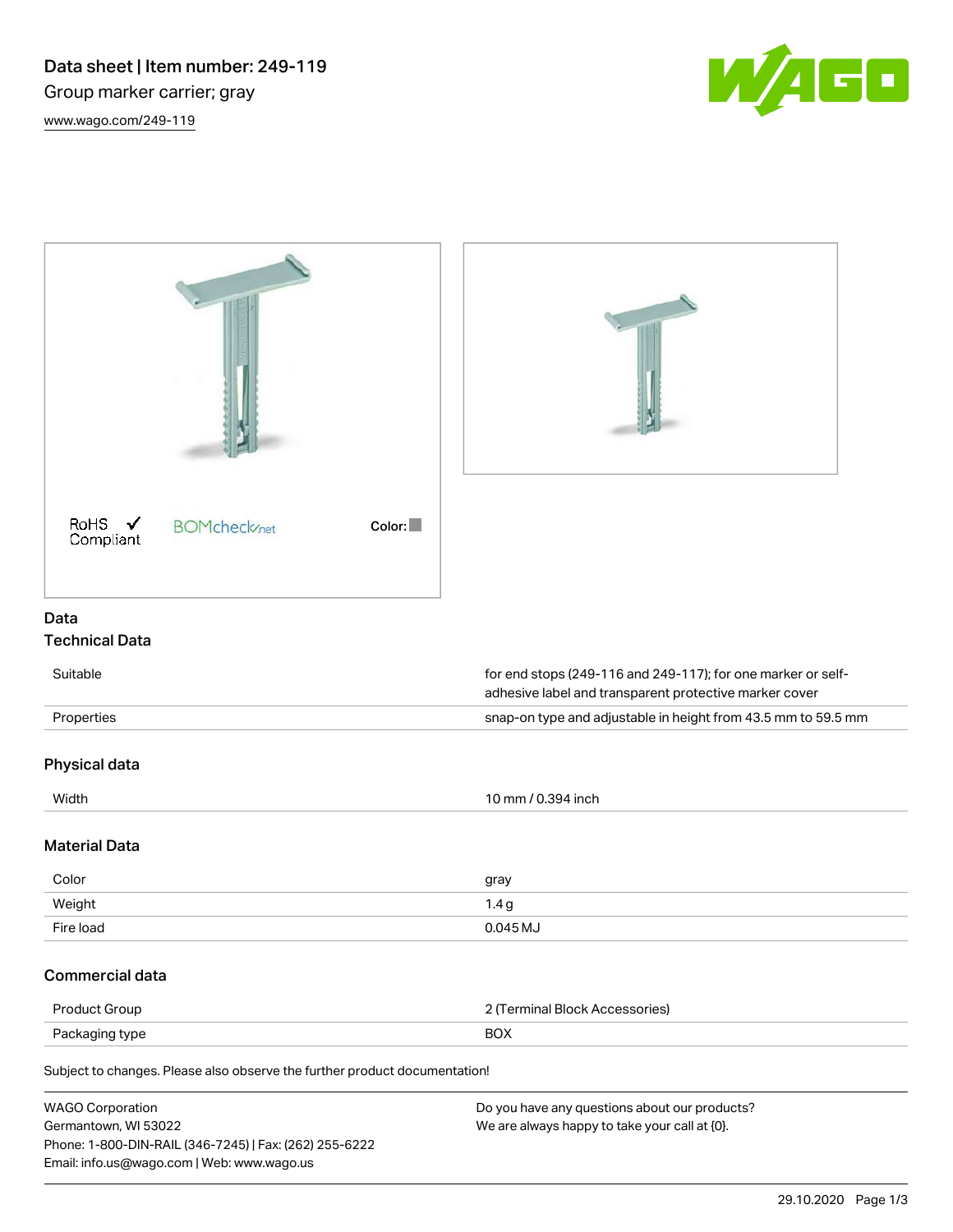# Data sheet | Item number: 249-119

[www.wago.com/249-119](http://www.wago.com/249-119)



| Country of origin     | DE            |
|-----------------------|---------------|
| <b>GTIN</b>           | 4017332188371 |
| Customs tariff number | 39269097900   |

## **Counterpart**

## Compatible products

#### Marking accessories

| Item no.: 209-113<br>Cardboard signs; for laser printer; 9.5 x 25 mm; white            | www.wago.com/209-113 |
|----------------------------------------------------------------------------------------|----------------------|
| Item no.: 209-114<br>Protection cover; transparent                                     | www.wago.com/209-114 |
| Item no.: 210-345<br>Labels; for laser printer; permanent adhesive; 9.5 x 25 mm; white | www.wago.com/210-345 |
| Item no.: 210-708<br>Labels; for TP printers; 9.5 x 25 mm; white                       | www.wago.com/210-708 |
| Item no.: 210-807<br>Labels; for Smart Printer; permanent adhesive; 8 x 20 mm; white   | www.wago.com/210-807 |
| Item no.: 210-808<br>Labels; for Smart Printer; 9.5 x 25 mm; white                     | www.wago.com/210-808 |

### Downloads

#### Documentation

## Bid Text

| 249-119<br>doc - Datei | Jan 4, 2018  | doc<br>24.6 kB | Download |
|------------------------|--------------|----------------|----------|
| 249-119<br>X81 - Datei | Feb 19, 2019 | xml<br>2.9 kB  | Download |

# CAD files

| CAD data             |            |          |
|----------------------|------------|----------|
| 2D/3D Models 249-119 | <b>URL</b> | Download |

Subject to changes. Please also observe the further product documentation!

| WAGO Corporation                                       | Do you have any questions about our products? |
|--------------------------------------------------------|-----------------------------------------------|
| Germantown. WI 53022                                   | We are always happy to take your call at {0}. |
| Phone: 1-800-DIN-RAIL (346-7245)   Fax: (262) 255-6222 |                                               |
| Email: info.us@wago.com   Web: www.wago.us             |                                               |
|                                                        |                                               |